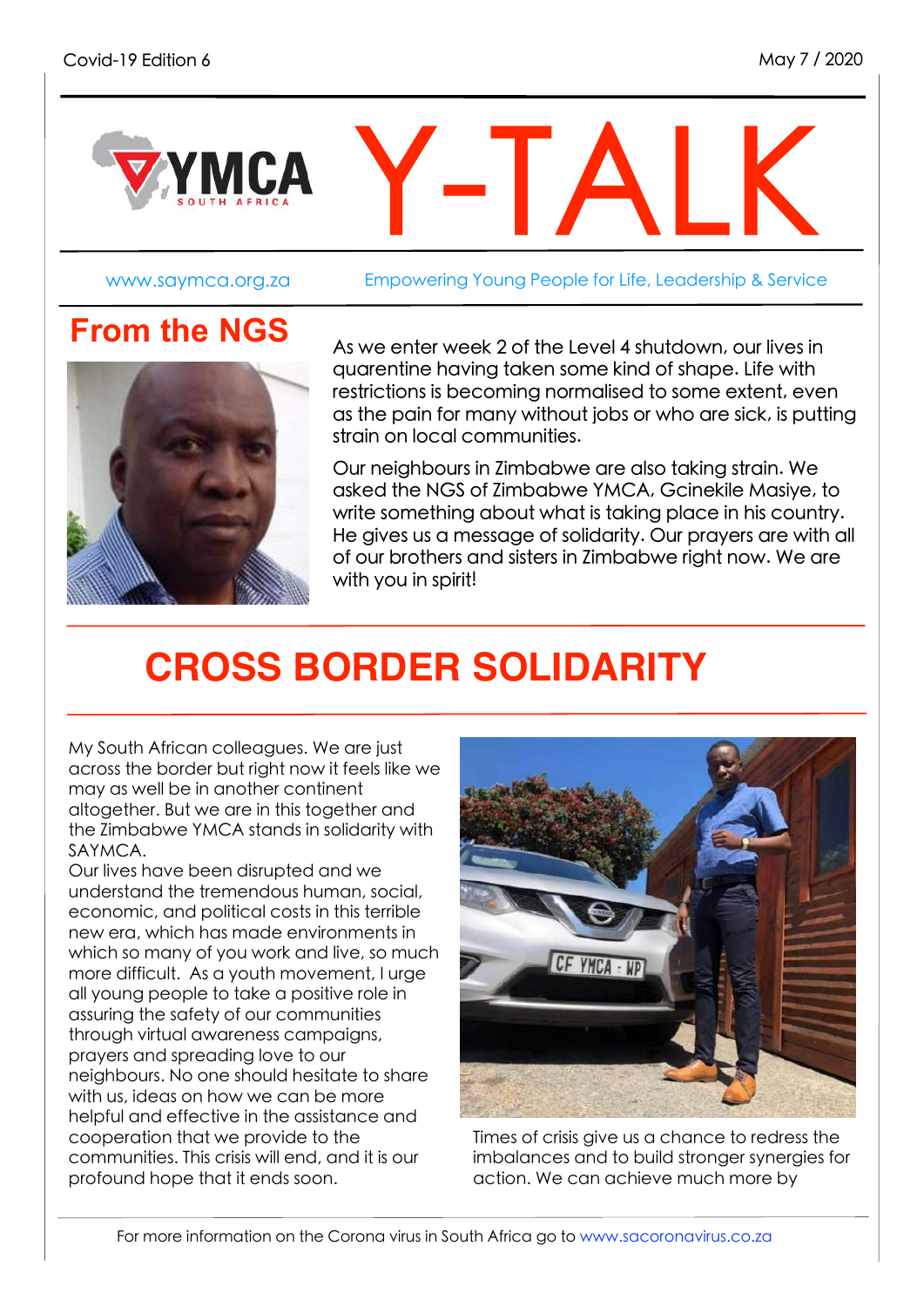communicating, planning and working together in partnership for the wellbeing of all humanity. Together side by side we can fight and conquer.

Your safety, as well as the safety of our partners, associates and friends, is of highest priority. Let our actions demonstrate a firm commitment as we continue monitoring and following the updates, recommendations and guidelines on essential preparatory and prevention measures in response to the pandemic. Let us all continue to follow and observe the latest advise, protection tips and

recommendations from the World Health Organization (WHO), our governments and local authorities in the countries that we operate in.

Thank you for all your efforts, and let us continue to promote and protect the health and wellbeing of humanity. My very best wishes for your good health and safety.

With undiminished solidarity.

**Gcinekile Masiye, National General Secretary, Zimbabwe YMCA**

### **COVID19 YOUTH AWARENESS CAMPAIGN**

**Nelson Mandela Bay YMCA** joined forces with Harambee Youth Unemployment

Accelerator, Solidarity

Fund and other key

partners to reach 3Million young people

in 3Weeks during the

coronavirus crisis to

The campaign has now reached 3,935,760 youth

work; preparation of CVs and interviews; different ways of accessing affordable data.

> Young people feel safe when they have facts about the virus and know how to protect themselves. They want to know

share credible and accurate information who is recovering, not just who is dying. with young people and their networks.

This has involved educational information around covid-19; government updates, advice on workplace readiness and tips on how to use technology for seeking for

They want to know how to find work and stay busy.

The campaign has now reached 3,935,760 youth during lockdown through social media platforms, FB, WhatsApp, websites etc.

COVID-19: Adapt and Thrive can be accessed at no cost at funzi.mobi/learn/covid-19-adapt-and-thrive More information on the 3Million 3Weeks initiative can be found at www.3m3w.co.za/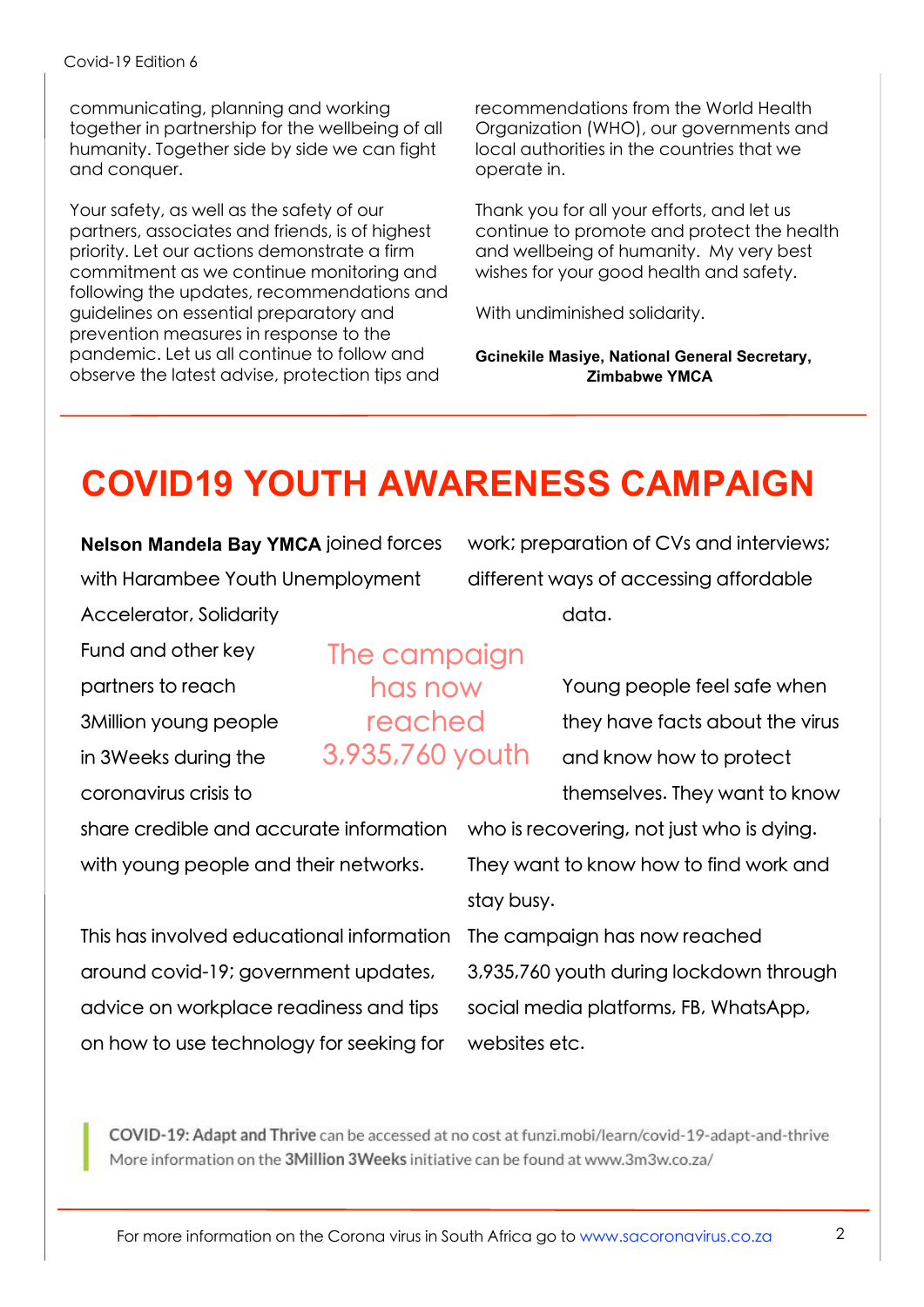### **SPRINGBOK WORLD CUP CAPTAIN gives support to YMCA initiative**

During lockdown, a focus for the Nelson Mandela Bay YMCA has been to keep nurturing the kids and families of our Pre-School. We are providing them with nutritious meals during lockdown for their physical and cognitive health. Some of





Siya and his wife Rachel delivered the parcels themselves and it was humbling to see their willingness and care. Parents being served by the Springbok Rugby Captain appreciated every moment of it. For me, as the General Secretary, it was an emotional rollercoaster as I saw the direct impact it had on those families. It was heart-warming as I realised that my efforts were not in vain. It was amazing!

The initiative will continue for the next 2 months with families receiving food parcels from the Kolisi Foundation in partnership with 67 Blankets for Mandela Day, Nelson Mandela Foundation, Ubuntu Pathways and Trek4Mandela Foundation.

Keeping our eye on the ball!

**Lerato Lebopo, General Secretary, Nelson Mandela Bay YMCA**

these kids depend on us for a daily meal as there are struggles with high unemployment in the township. And what better way to provide a basic need and lift the spirits of families  $\cdots$  than to receive a parcel from our #1 World Cup Rugby Captain, Siya Kolisi! I decided to contact the Kolisi Foundation to invite them to support us. They immediately came on board to provide 80 food parcels.

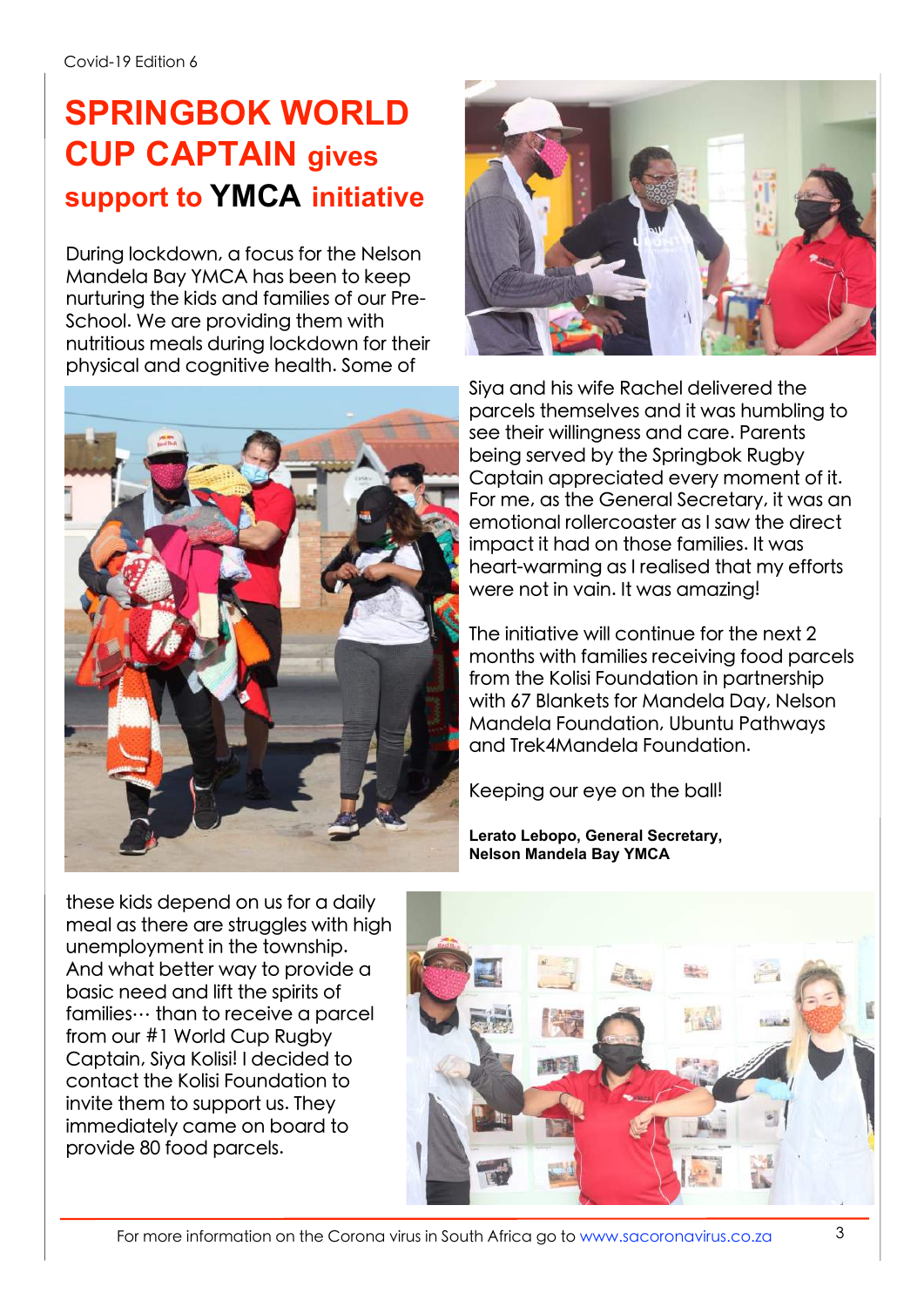

#### Hi everyone

Thanks for the video clips that you sent. It was so good to see you again. I really miss you guys. It was nice to meet you at the workshop in Cape Flats and we were so happy to get to know you better. I have been to South Africa several times but every time l meet up with youth in the South Africa YMCA, it makes a big impression on me. Your willingness to share your challenges and also to share your hopes for the future really

**Left:** Fredrik Glad Gjernes(Director of Y-Global) and Kristin Glad (Ronningen Folk High School Teacher)

gives me perspectives into my own life here in privileged Norway.

I just wanted to tell you that it seems like the Rønningen Folkehøgskole now is going to hit an all-time fundraising high for the Global Race in support of South AfricaYMCA.Wehavebeenfundraising more than 300 000 Norwegian Krone and it's been a really good Global Race this year. I have also been walking

with my husband. In one day l did 41 kilometres and the last kilometres were so hard, but when l thought about you l was inspired to walk each next kilometre. l will never forget you and l hope we can meet again with a new class next year. For now...stay safe in quarantine. I wish you all the best, keep up the hope. We stand by you.

**Kristin Glad/Ronningen Folk High School**

#### **LOOKING BEYOND LOCKDOWN IN THE SHELTERS**

With such close collaboration between organisations working in the Pietermartizburg homeless shelters, we have begun to think about linkages during lockdown and beyond. Our coordinating partner, KZNCC, has supported joint initiatives between YMCA, Youth for Christ and the Salvation Army. the homeless guests in the male and female shelters. Looking at skills development, this would probably cover trades from carpentry to Every day all day we learn together! beauty therapy.

processes that could start during the shelter experience.

Together our planning has involved surveys with the opportunity to engage in lifeskills orientated A huge aspect of our work in the last week has been on information sharing and education. There was a general understanding that they would leave the shelters on 30 April after the lifting of level 5 restrictions. This provided us with discussions around their views and hopes.

**Phumla Khuzwayo, Youth Justice Coordinator, Pietermaritzburg YMCA**

We are assessing if there are some steps and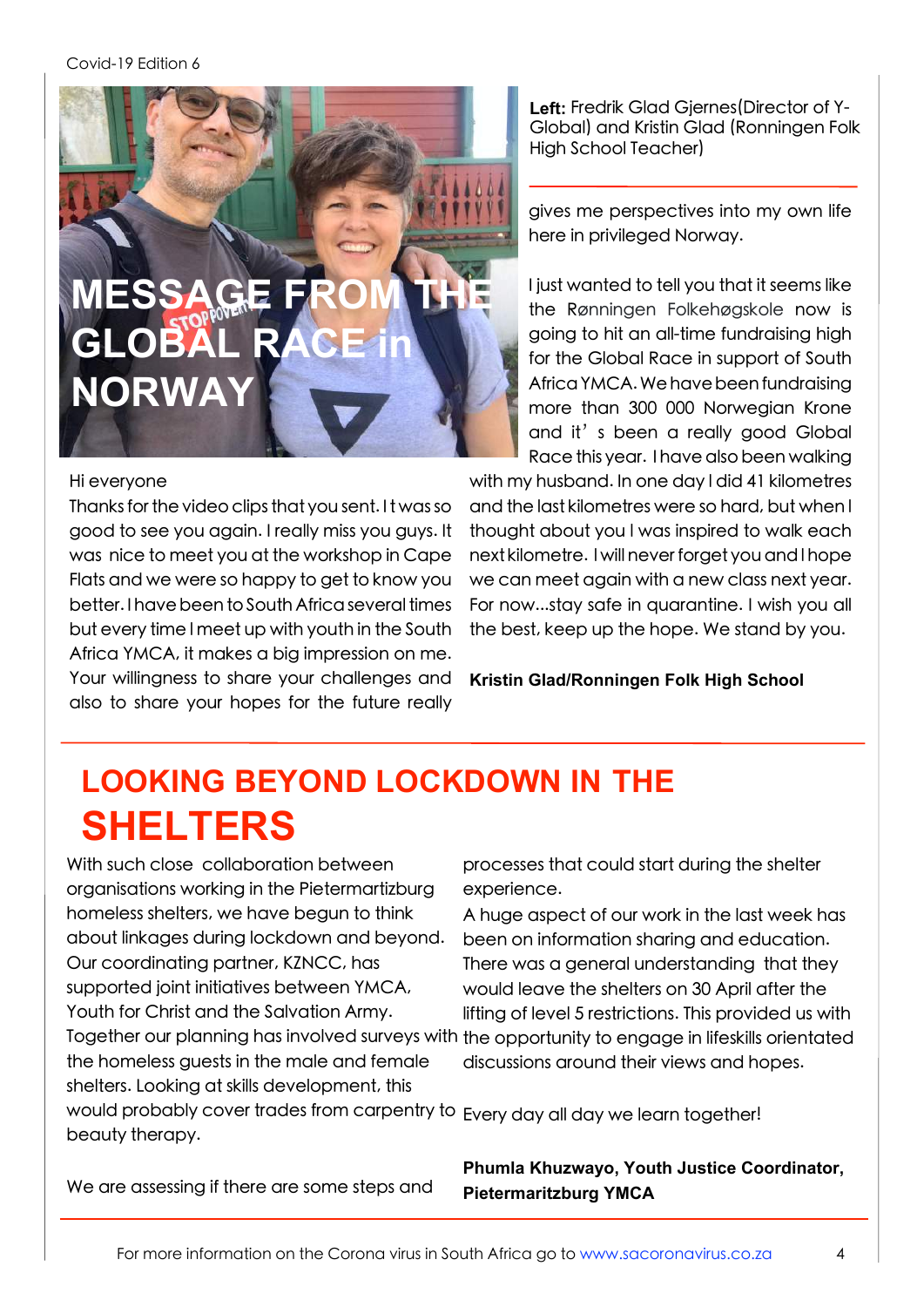# **JUGGLING CONSTANT CHANGE**

The Cape Flats YMCA continues with our home-based care, assistance with meds and chronic medication home deliveries. Monday we delivered 53 packets, with 9 of those being returned. Here is what Tuesday looked like in terms of screening and testing: Households: 270 Screened: 868 Referred: 14 Households refusing screening: 6

Life in the temporary shelters at Strandfontein has changed quite dramatically. Our role was to be part of the feeding for the homeless in one particular shelter, along with Oasis. At the beginning we were feeding 850 per day but this has gone down to 280 currently. Many have gone back to families, and others back to the streets. The city is slowly phasing this out and moving now to a winter readiness programme.

Reasons for refusal are varied, from not understanding covid-19 or believing misinformation, to anxiety of what being positive means and then the fear of discrimination if you are tested positive.

With each challenge comes an opportunity

Organisations can apply to be considered to house these people during winter. This type of shelter arrangement has many challenges such as: criteria for placement,

management of the

project, dealing with drugs which are

readily available everywhere in the Cape Flats and the real possibility of homeless guests refusing to leave after the project ends.

With each challenge comes an opportunity and then another challenge associated with this opportunity. We focus on the future, we focus on the present and the moving targets in between!

We are learning new things every day that will enable us to respond better in the future.

#### **During the month of April, in response to the COVID19 crisis, the YMCA reached the following numbers of people:**

- at least 15,000 individuals for health issues, awareness campaigns
- has served about 35,000 meals and distributed 1000's of food packages
- provided direct support to over 250 homeless people
- housed 124 people who were unable to return to their homes